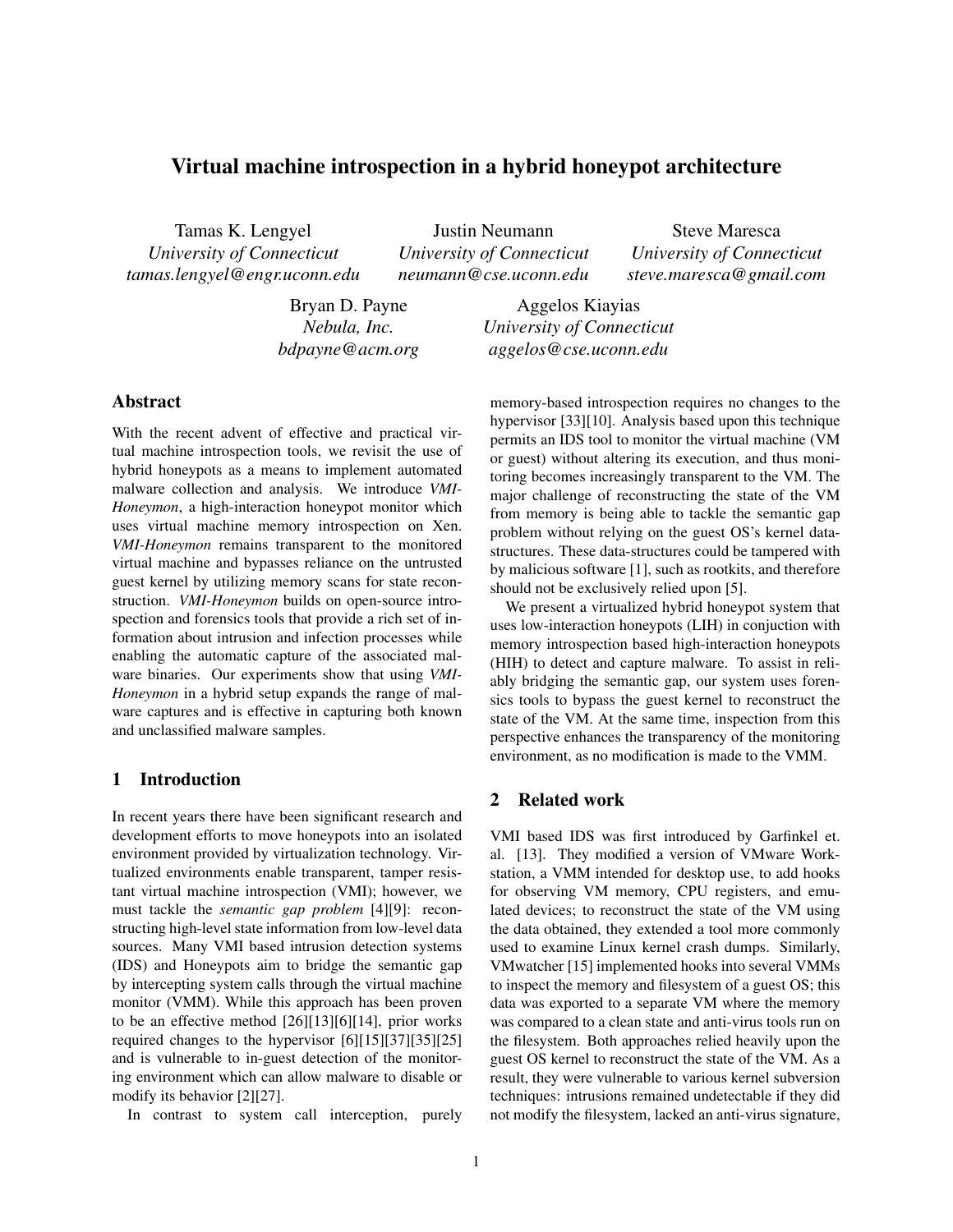or altered kernel data-structures as a means of disguise [1].

Zhang et. al. proposed a purely system call interception based IDS using a modified Xen VMM to analyze and detect intrusions [37]. Similarly, Ether [6], a project developed by Dinaburg et al. is a malware analyzer that uses hardware-assisted virtualization for guests. As Ether utilizes Xen HVM, it executes native CPU instructions, thus does not suffer from incomplete or inaccurate system emulation as other hardware emulators do, such as Qemu. Nevertheless, Pek et. al. showed that Ether is still vulnerable to timing attacks because of implementation issues that reveal the presence of Ether to the guest OS [27].

Argos [28], a Honeypot system developed by Portokalidis et. al. uses system emulation with a modified version of Qemu to perform a hybrid system call interception and memory analysis technique called *taint analysis*, in which bytes originating from the network are flagged "dirty" and are tracked in the system memory. Argos aims to detect when dirty bytes are being passed for execution to extract the malicious software from memory. While effective, Slowinska et. al. [32] point out that this technique is problematic due to the high ratio of false positives experienced during detection.

Srivastava et. al. implemented a VMI-based firewall [33] called VMwall using the Xen VMM. VMwall captured network flows and, using the XenAccess library [26], correlated them with processes running within a VM. VMwall accomplishes the correlation by extracting information from data-structures of the guest's Linux kernel. Dolan-Gavitt et. al. [10] later noted that the same functionality can be achieved by utilizing forensics tools, such as Volatility, to inspect the guest kernel data-structures in conjunction with XenAccess. As both approaches rely on VM kernel data-structures, they are vulnerable to the same kernel subversion attacks previously mentioned. Our approach is a natural extension to the line of future work proposed by Dolan-Gavitt et. al. and takes advantage of recent developments in the XenAccess successor library to bypass reliance upon untrusted kernel data-structures to reconstruct the state of the VM.

## 3 Design and Implementation

Our architecture uses open-source tools to integrate virtual machine introspection into a hybrid testbed. In contrast to prior work, our approach minimizes the use of the untrusted guest kernel to improve introspection resiliency against rootkits and other malware. This is achieved by using memory scanning and fingerprinting to accurately reconstruct the state of the VM. In the following section, we provide an in-depth description of the system components, shown in Figure 1.



Figure 1: System overview

#### 3.1 Xen, LibVMI and Volatility

During our implementation process we experimented with two open-source hypervisors, Xen [36] and KVM [18]. While our system was operational on both platforms, Xen was chosen for our experiments due to system stability issues experienced with KVM. Xen is a bare-metal hypervisor running at the lowest and most privileged mode of the CPU. In such a system, Xen presides over multiple operating systems, known as domains, with the Xen management domain (dom0) granted privileged access.

LibVMI [24], the successor to the XenAccess library, is an introspection library written in C that builds upon low-level functionality provided by the hypervisor itself. Xen allows visiblilty into many aspects of a virtual machine, including CPU state and guest memory. Lib-VMI offers a set of functions that encapsulate hypervisor features, providing convenient access to each virtual CPU (including registers), perform page table translations, and read guest memory. Notably, unlike earlier introspection tools, it requires no alteration of the Xen VMM. Running in userspace within dom0, a program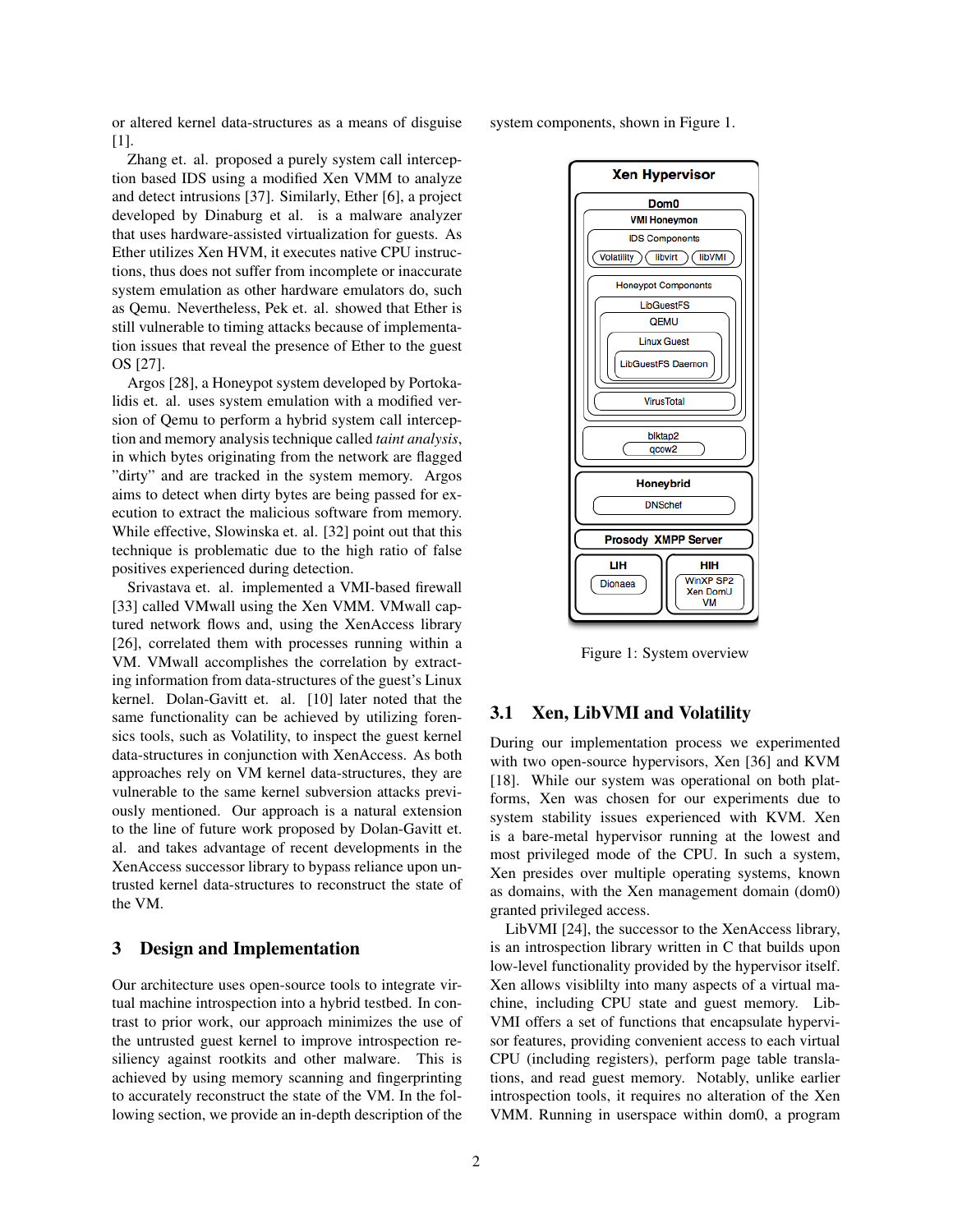| Command           | <b>Description</b>                                                          | Is scanner?        |
|-------------------|-----------------------------------------------------------------------------|--------------------|
| ssdt              | Print the Native and GDI System<br>Service Descriptor Tables.               | $\overline{N_{0}}$ |
| <b>Idrmodules</b> | Cross-reference memory mapped<br>files with the 3 PEB DLL lists             | N <sub>0</sub>     |
| apihooks          | Detect IAT, EAT, and Inline hooks<br>in process or kernel memory.           | N <sub>0</sub>     |
| idt               | Dump the Interrupt Descriptor<br>Table and check for inline API<br>hooks    | No                 |
| gdt               | Dump the Global Descriptor Table.                                           | N <sub>0</sub>     |
| callbacks         | Print kernel callbacks of various<br>types.                                 | No                 |
| psscan            | Scan memory for EPROCESS<br>objects.                                        | Yes                |
| modscan           | Scan memory for<br><b>LDR DATA TABLE ENTRY</b><br>objects.                  | Yes                |
| driverscan        | Scan memory for<br>DRIVER_OBJECT objects.                                   | Yes                |
| filescan          | Scan memory for FILE_OBJECT<br>objects.                                     | Yes                |
| mutantscan        | Scan memory for KMUTANT<br>objects.                                         | Yes                |
| thrdscan          | Scan memory for ETHREAD<br>objects.                                         | Yes                |
| sockscan          | Scan memory for socket objects.                                             | Yes                |
| svescan           | Scan the Service Control Manager<br>for information on Windows<br>services. | Yes                |

Table 1: Volatility tests utilized.

utilizing LibVMI is isolated from the monitored guest and therefore protected from tampering by the software inside the VM. As no changes are made to the VMM, monitoring with LibVMI dodges timing attacks that rely upon observation of time skew introduced by additional hooks in the VMM. Similarly, the memory introspection makes no changes to the VM's memory during inspection; therefore, the presence of the monitoring environment remains transparent to the guest.

The LibVMI API functions are accessible via a Python interface which is used by a Volatility extension to access the memory of the guest VM. Volatility is the most popular open source memory forensics tool, incorporating templates for Windows and Linux, and several plugins such as seen in Table 1. While some of the Volatility plugins rely upon the guest kernel entry-points (such as the linked list of running processes) to access datastructures, a set of *Scanner* plugins are also available that bypass the guest kernel entirely to retrieve these structures. This analysis method allows detection of hidden or otherwise disguised kernel data.

The *Scanner* plugins operate by fingerprinting each byte in the inspected memory as a candidate for the target datastructure. As currently LibVMI doesn't provide event-driven monitoring, in our setup the Volatility scans are initiated by timers and by detecting network events.

#### 3.2 Honeybrid, DNSchef and Dionaea

One of our design objectives was to provide a separation between intrusions on the HIH so that the memory footprint we obtain can be assigned to a single intrusion session. Another objective was to tightly control the outgoing connection attempts initiated by HIH to minimize the security risk an infection poses to other entities. Figure 2 shows the layout of our network setup.

Honeybrid [3] is an open-source honeynet coordinator that is designed to reduce the load on HIHs by utilizing low-interaction honeypots (LIH) as filters on the incoming traffic. Honeybrid also provides fine-grained control over outgoing connections from the honeynet, which can be easily extended by creating additional decision modules for Honeybrid.

In our setup, we used the open-source Dionaea honeypot [7] as our LIH, and we created a Honeybrid module to monitor Dionaea's actions via XMPP messages to prevent repeated captures from the same IP. The XMPP messages are exchanged between Dionaea and Honeybrid through a Prosody XMPP server [29]. Utilizing these messages Honeybrid filters out IPs that have previously dropped a payload on the LIH. Another Honeybrid module was created to restrict the use of the HIH to one attacker at a time and to initiate the Volatility scans to detect intrusions when a particular event occurs, such as a connection time-out.

The control module we created for Honeybrid redirects outgoing DNS queries to DNSchef [8] for logging purposes and only allows outgoing connections back to the attacker. All other connection attempts result in Honeybrid initiatiating a final Volatility scan of the VM and reverting the VM to the virgin state. When Honeybrid observes no traffic to the HIH from the attacker for two minutes, the same actions are taken: initiating Volatility scans and reverting the VM.

To avoid a single attacker taking over our HIH for an extended period of time, we placed an additional timer on the attack sessions which sets an absolute allowed timeframe of 10 minutes. After 10 minutes the attacker is redirected to the LIH and the HIH is scanned for intrusions and reverted to the virgin state. We chose 10 minutes as a maximum limit because in our observation with Dionaea infections occured within a minute of the connection being established while others reported an average of three minutes [17]. However, malware may choose to wait longer as a detection avoidance technique.

## 3.3 The HIH

The HIH was running Windows XP SP2 with 128MB RAM as a VM. The configuration of Windows was slightly modified to simplify tracking of memory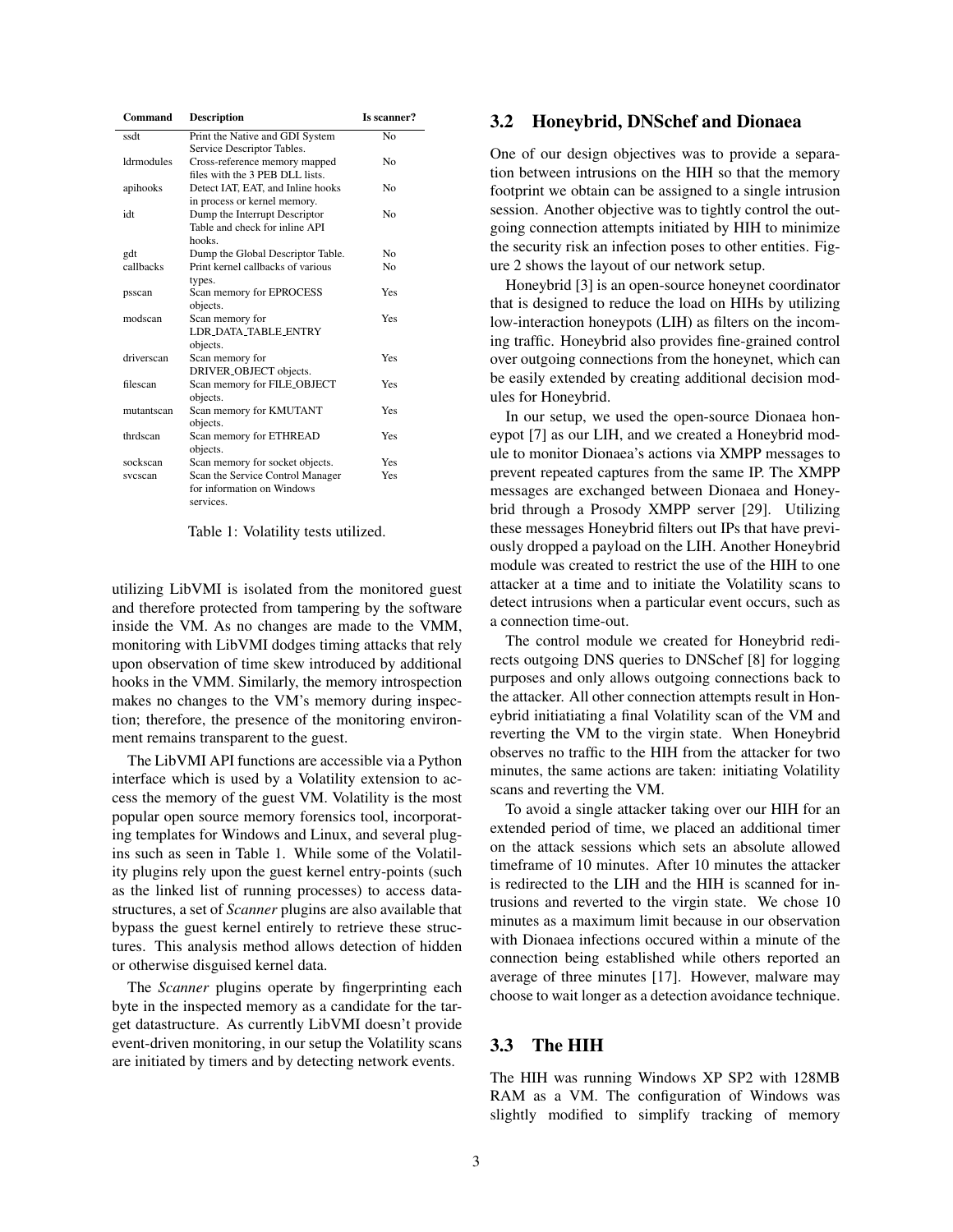

Figure 2: Communication diagram

changes that occur upon intrusion. Automated system processes were disabled such as automatic updates, automatic defragmentation and screensavers. An alternative approach would be to whitelist memory changes associated with these processes. We installed no additional software in the HIH and therefore only the default TCP ports were open: 135, 139 and 445.

Since LibVMI and Volatility supports all versions of Windows, *VMI-Honeymon* could also operate on a widerange of HIHs. So far we have only experimented with Windows XP SP2 as it had been the standard platform for other introspection based Honeypots [6][9].

#### 3.4 VMI-Honeymon, LibVirt and qcow2

To perform anomaly detection in the output of Volatility's various plugins, we created *VMI-Honeymon* (*honey*pot *mon*itor), written in Perl, to execute Volatility and parse the results in parallel. In our setup, *VMI-Honeymon* resides in a separate domain from Honeybrid, listening to commands through a TCP socket. The anomaly detector compares the Volatility results obtained from the live HIH to results that were obtained from the virgin state of the HIH. By checking and comparing all elements, *VMI-Honeymon* flags all deviations as an anomaly. This method has been effective in detecting a wide range of changes in the HIH during intrusions which is further discussed in Section 4.

To automate back-up and restore procedures, *VMI-Honeymon* takes advantage of functionality provided by LibVirt[20] to automatically save the entire memory of the HIH and revert it to the virgin state when required. By saving the entire memory and filesystem of the VM in an initial "snapshot" operation, *VMI-Honeymon* can quickly revert the HIH to that virgin state without requiring a complete reboot of VM. To stream-line the process of filesystem restoration, we utilize the qcow2 (Qemu copy-on-write) format through the Xen blktap2 driver. Qcow2 works by utilizing a base-image of the filesystem and a copy-on-write image that keeps only the changes that were made. Since no changes are written to the baseimage during operations on the qcow2 image, the two main advantages are its small storage requirement and the ability to keep infections in a contained environment.

### 3.5 Libguestfs and VirusTotal

By utilizing Volatility's *filescan* plugin, *VMI-Honeymon* can quickly detect files that are likely candidates for malware binaries. To extract these binaries, we utilize Libguestfs [19], an open source library developed by RedHat intended for analysis and manipulation of guest filesystems. Libguestfs operates by launching a small Linux appliance inside Qemu and attaches to the filesystem of the running VM. In our setup Libguestfs attaches to the guest filesystem in read-only mode to avoid creating discrepancies in the filesystem.

As *filescan* provides a very rich set of information, some of the files that were flagged by the anomaly detector were not actually changed but have simply been opened by processes. To filter out these false-positives, VMI-Honeymon compares the SHA1 checksum of the candidate files in the running VM to the virgin state and only extracts new files or files with changed checksums.

The extracted files are further checked by *VMI-Honeymon* to determine if the file is a binary to eliminate the extraction of log files which are less likely to contain infections. During the extraction process, *VMI-Honeymon* also submits the samples to VirusTotal (VT) [34] for analysis. VirusTotal is an online resource which provides an API for automatically scanning samples by a set of popular antivirus software. We used VirusTotal to estimate the number of binaries containing malware. As VirusTotal uses 42 antivirus products to scan the submitted samples, we can effectively determine whether the sample is classified or unknown.

### 4 Tests and Experiments

To evaluate our system's performance and effectiveness, we have conducted several tests and experiments which are discussed in the following section.

### 4.1 Performance

During regular operation of *VMI-Honeymon*, Volatility scans and baseline comparison took an average of 30 seconds; reverting the VM to a clean state took an average of 25 seconds. We performed further benchmarks of our system with varying VM memory sizes for which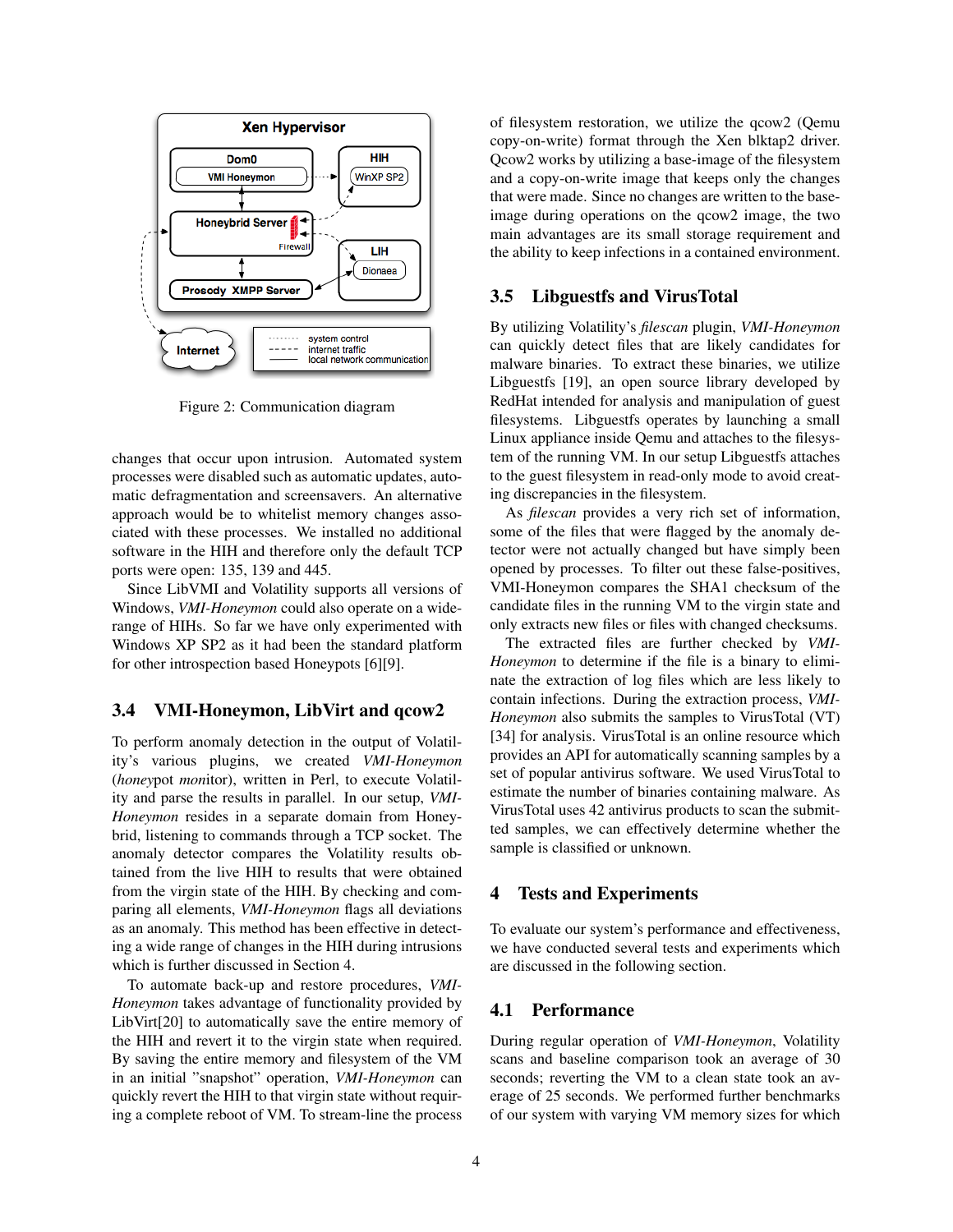

Figure 3: Benchmarks of Volatility scans

the results can be seen in Figure 4. The hardware specs of our system were as follows: second generation Intel i7-2600 quad-core CPU with Intel VT-x and VT-d, Intel DQ67SW motherboard, 16GB DDR3 1333Mhz RAM and two 1.5TB SATA 6.0Gb/s 5900RPM hard-drives using Intel Rapid Storage Technology in RAID 1.

The *snapshot* operation consists of creating a memory backup, a filesystem backup and running initial Volatility scans on the VM. Libguestfs checksum creation of the entire filesystem is a separate step in the snapshot operation not affected by the memory size of the VM and which takes an additional 5-6 minutes to finish (not shown on Figure 4). From our benchmarks it is clear that the memory scanning plugins of Volatility take longer with growing memory size, seen in Figure 3. Nevertheless, even with 2GB of RAM the majority of the scans finished in about a minute.



Figure 4: Benchmarks of VMI-Honeymon

### 4.2 Testing with Metasploit

To verify that our system is able to detect intrusions, we exploited the HIH using Metasploit's *ms08 067 netapi* [31] remote code execution exploit for the SMB stack, an exploit also used by the Conficker malware [22]. This exploit was chosen as Conficker infections had been observed on our LIH with Dionaea on multiple occasions. The anomaly detection did indeed pick up the changes in the memory, particularly the presence of our remote shell, cmd.exe and the presence of a new TCP socket. This intrusion resulted in a total of 127 changes in memory, predominantly new threads spawning according to *thrdscan*, various dll's being loaded into memory according to *ldrmodules* and those dll's being opened for reading according to *filescan*.

We conducted an additional test where we used Metasploit's auxiliary *smb version* scan to fingerprint the HIH and ran our anomaly detection tool to see if a simple fingerprint operation results in detectable changes. Indeed, running *smb version* resulted in a set of changes in *filescan* and *ldrmodules* in relation to the kernel modules "spools" and "browser". While the number of changes was small, six changes in the output of *filescan* and a single change in *ldrmodules*, this test illustrates the sensitivity of our anomaly detector.

### 4.3 Rootkits

To further test our system we obtained recent samples from contagioexchange [23] of the "Sinowal Mebroot Torpig" family and manually infected the HIH with the trojan (md5sum 13ce4cd747e450a129d900e8423- 15328). This malware was chosen as it is known for disabling itself when it detects a virtualized environment [21][30]. We observed significant changes all around the memory footprint of the VM, most notably, changes in the Interrupt Descriptor Table (IDT) and the Global Descriptor Table (GDT). A total number of 78 changes were detected, including changes with *psscan*, *mutantscan*, *filescan* and *ldrmodules*. The only filesystem change occurred during execution of the malicious binary we placed in the HIH. No outgoing connection attempts were detected during this infection. Table 2 shows a snippet of the memory changes detected by *VMI-Honeymon*.

Similar results were obtained while infecting the HIH with a TDL4 sample (md5sum 1ca0ca80bf70ca9- 99be809edc2606ac0). This malware was also chosen for the known behaviour of disabling itself when a virtualized environment is detected [12]. The infection trig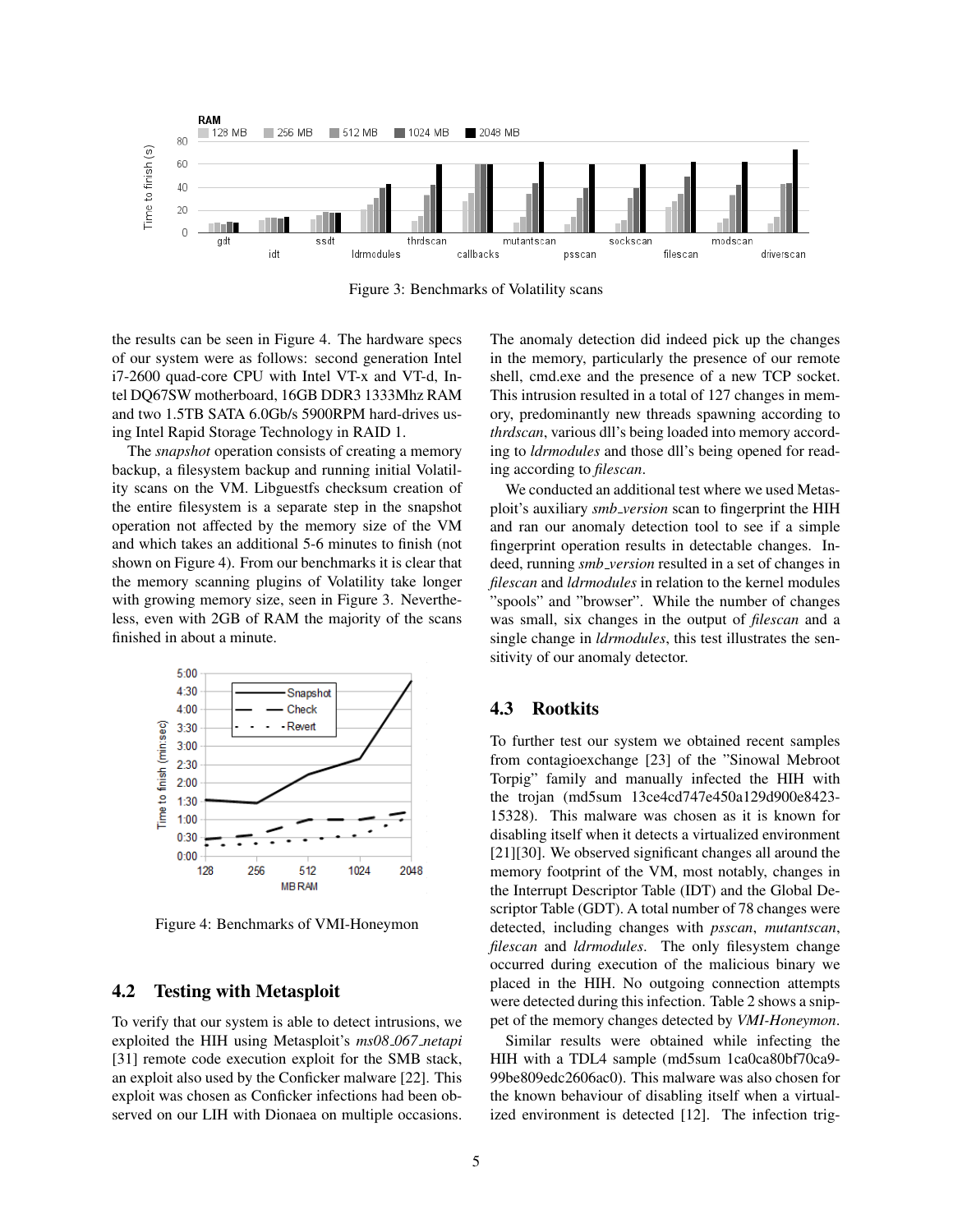gered detection by modifying the IDT and GDT kernel tables and by changing the output of *mutantscan*, *filescan* and *ldrmodules*.

| Scan       | <b>Result</b>                                             |  |
|------------|-----------------------------------------------------------|--|
| gdt values | "Sel Base Limit Type DPL Gr Pr"                           |  |
| gdt        | "0x38 0x0 0xfff Data RW Ac 3 By P" is<br>missing/changed! |  |
| gdt        | "0x40 0x400 0xffff Data RW 3 By P" is<br>missing/changed! |  |
| gdt        | New element: "0x38 0x7ffdf000 0xfff Data                  |  |
|            | RW Ac 3 By P"                                             |  |
| gdt        | New element: "0x40 0x400 0xffff Data RW                   |  |
|            | Ac $3$ By P"                                              |  |
| idt values | "Index Selector Function Value [Details]"                 |  |
| idt        | $"218 - 0x0"$ is missing/changed!                         |  |
| idt        | New element: "21 C7 - 0x0"                                |  |
|            | Table 2. Cinemal Mahnast Taggia detection (enime          |  |

Table 2: Sinowal Mebroot Torpig detection (snippet).

## 4.4 Live captures

To expose our system to malicious traffic, it was placed on a University network with the University firewall configured to allow all incoming and outgoing connections. Nevertheless we discovered that traffic originating from outside the University network is still being filtered by the University's ISP which blocks some of the incoming malicious traffic. During our initial Metasploit tests described above, our external IP was blocked from accessing the University network for approximately ten minutes. Nonetheless external malicious traffic still reaches our system, where we recorded 1,158,477 TCP and 467,173 UDP connections in two weeks.

The HIH was exposed to 6,335 connections during this time in 1,980 sessions. *VMI-Honeymon* extracted a total of 886 unique binaries out of which 236 were verified as being malicious by VirusTotal. Dionaea in the same time captured 1,411 binaries out of which 431 were verified by VirusTotal.

One of the worms that has triggered the vast majority of Dionaea captures on our LIH is Conficker. Similarly, we have observed several Conficker infections on our HIH, constituting 14% of the total number of unique captures and 53% of all captures that had a detection with VirusTotal. We observed several variants of Conficker trying to connect to the default gateway on port 445, possibly trying to propagate on the local network (LAN), and also trying to initiate connections to unknown webservers. A detection and capture snippet of Conficker can be seen in Table 3. Another subset of samples, an infection we have not observed previously with Dionaea, triggered detection only with McAfee-GW-Edition according to VirusTotal with a detection named "Heuristic.BehavesLike.Exploit.CodeExec.L". Figure 5 shows details of unique binary captures with VirusTotal detection, both from the LIH and HIH.

We further evaluated how many infections tried es-



Figure 5: Unique binary captures with VirusTotal detection

tablishing a connection to an IP other than the attacker, which can be seen in Figure 6. The results show us that sessions which resulted in the HIH trying to connect out had a higher number of binary captures with 98% of the captures being verified by VirusTotal. On the other hand, the majority of the sessions with no outgoing connection attempts resulted in no modification to the filesystem. Furthermore, only 26% of the files extracted during these sessions were verified by VirusTotal. As such, it is reasonable to assert that an outgoing connection attempt is a better indicator of a succesfull exploit but it should not be relied upon as the sole indicator.

| Action                                  | <b>Result</b>                           |  |
|-----------------------------------------|-----------------------------------------|--|
| sockscan values                         | "Offset PID Port Proto Address Create   |  |
|                                         | Time"                                   |  |
| sockscan                                | New element: "0x00a6e7a0 984 1039 6 TCP |  |
|                                         | $0.0.0.0$ 2012-04-10 04:10:37"          |  |
| sockscan                                | New element: "0x01085e98 984 1032 17    |  |
|                                         | UDP 127.0.0.1 2012-04-10 04:09:48"      |  |
| sockscan                                | New element: "0x0109ae98 984 7054 6 TCP |  |
|                                         | $0.0.0.0$ 2012-04-10 04:10:20"          |  |
| filescan values                         | "Phys.Addr. Obj Type #Ptr #Hnd Access"  |  |
|                                         | Name"                                   |  |
| filescan                                | New element: "0x010c7120 0x80e94ad0 1 0 |  |
|                                         | R-r-d/WINDOWS/system32/fmrmj.dll"       |  |
| <b>CAPTURE</b>                          | "/WINDOWS/system32/fmrmj.dll"           |  |
| Table 3: Conficker infection (snippet). |                                         |  |

#### 5 Lessons learned

Operating a HIH has many benefits over a LIH. Foremost, an attacker can quickly discover that the services provided by the LIH are emulated [16] and thus avoid sending a payload. The services provided by the HIH are not emulated and as such, remote fingerprinting in this way will be ineffective. In our setup we utilized a hybrid-approach in which the presence of the LIH is detectable. Furthermore, the presence of Honeybrid is detectable through TCP timestamps when a connection is forwarded to the HIH therefore Honeybrid has to be extended to fabricate timestamps that hide the redirection process from the remote host.

As the HIH runs in fully-virtualized mode, it does not suffer from incomplete or inaccurate system emulation.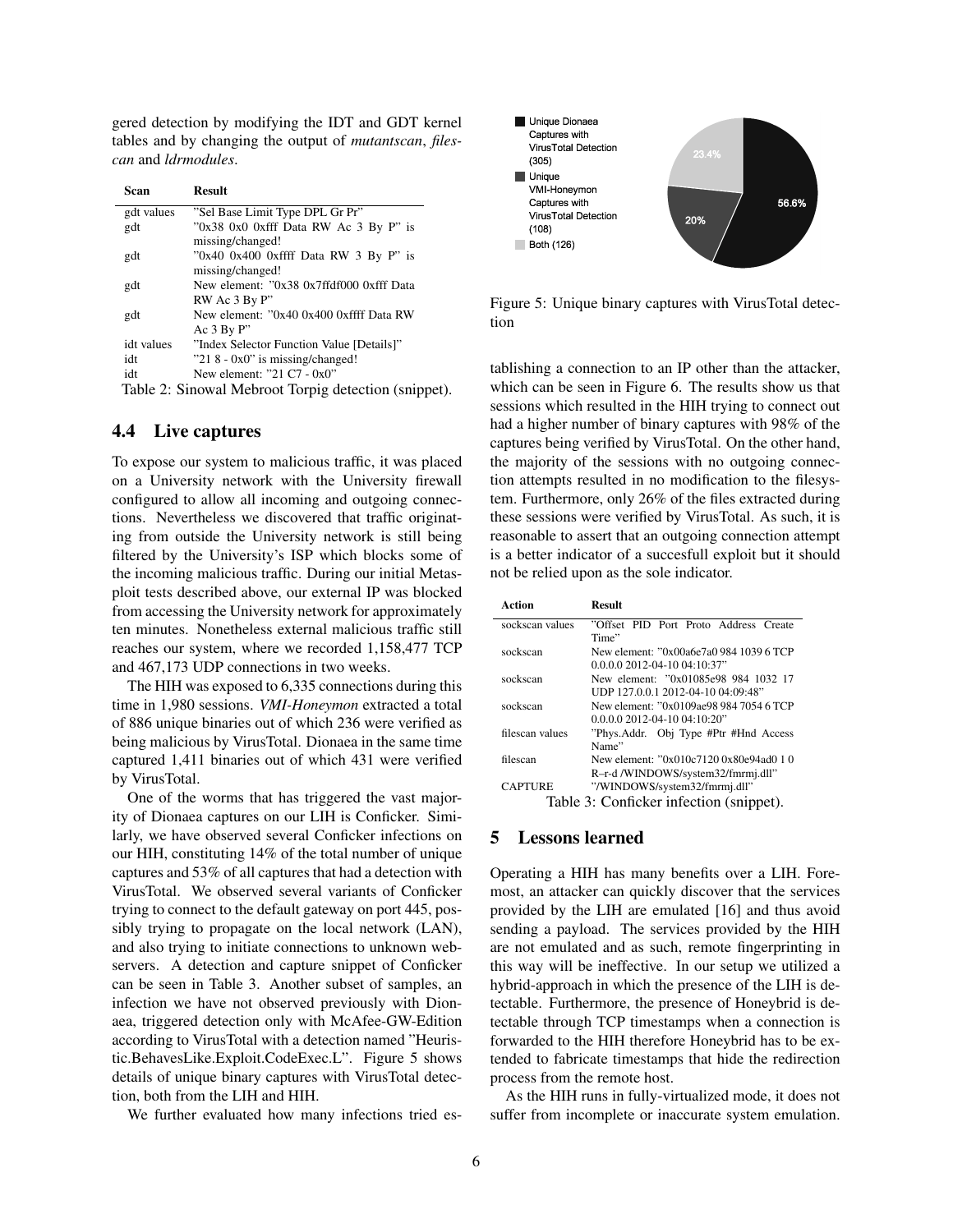

Figure 6: Honeypot statistics. Note: A *Connection Attempt* is defined as any attempt made by the HIH to connect to an IP other than the attacker's IP. A *Session* is defined as all interactions with an attacker.

While it is still possible to discover that the HIH is a VM once the attacker is inside, the extra monitoring layer utilized by *VMI-Honeymon* will remain transparent. Possible timing-attacks to discover our monitoring environment might attempt to measure the memory bandwidth fluctuation caused by our scans. Nevertheless, memory bandwidth fluctuation is not a unique sign of a monitoring environment as running multiple guests can cause the same symptoms.

From the results we obtained from live captures, it is clear that extracting binaries based on filesystem changes can be circumvented or evaded. A malware may choose to remain in memory for a period of time or require some other trigger, such as connecting back to the command and control center, before modifying the filesystem (if at all). In accordance with our containment policy these attempts are not allowed to leave our network, therefore a more refined containment policy might be required. As future work, we are also planning to implement the extraction of the memory space of suspicious processes with Volatility to overcome the limitation of filesystembased extraction.

While entirely bypassing our anomaly detection would require precise knowledge of the initial state of the HIH, it is still possible that parts of an intrusion could go undetected. Memory polling on a live VM means that memory regions that are in fast-flux might not be properly fingerprinted by Volatility. Additionally, the scanners progress linearly from from the first byte of the inspected memory, therefore it is possible that a malware could move its memory structures to a region that has already been scanned and thus avoid detection. This approach would require the malware to completely erase or overwrite its original memory location and is also dependent upon precise knowledge of when the tests are initiated and how long it takes for each scan to progress through the memory. Both shortcomings could be avoided by pausing the HIH while the Volatity checks are running but this approach would make the presence of *VMI-Honeymon* detectable to the VM by observing the timedilation caused by the pause. An alternative implementation could use a shadow-copy of the VM memory that remains static for the duration of the scans using copyon-write techniques as presented by Vrable et. al. [35].

Another limitation of memory scanning is that if the malware alters the data-structures by overwriting nonessential fields used to fingerprint the memory location, it could avoid detection. This limitation could be mitigated by creating robust signitures for the kernel datastructures, outlined in [11], which makes it significantly harder for malware to hide from scanning.

## 6 Conclusion

The system we presented is a proof-of-concept integration of a virtualized, hybrid honeypot architecture with memory introspection and forensics tools. We were able to capture and analyze 2,297 malware samples in a period of two weeks, of which 71% were unclassified by antivirus vendors at the time of capture. By melding forensics tools with live memory introspection to implement an automated high-interaction honeypot, we were able to expand the range of malware binary captures by 25% compared to operating only a LIH, as shown on Figure 5. While calculating the number of unique binaries captured based on md5 sums is standard, it is worth noting that these numbers are adversely effected by malware packing and do not necessarily mean a unique or new malware. Future work will establish more accurate classification of the samples by clustering the observed memory changes to identify malware families.

While our implementation is an effective and practical solution to achieve automated malware capture, many opportunities remain for future enhancements. The semantic gap problem remains an open research issue, while advancements in introspection libraries continue to narrow the divide. Expanding the scope of our methodology to monitor other operating systems as highinteraction honeypots, while completely supported, also remains unexplored.